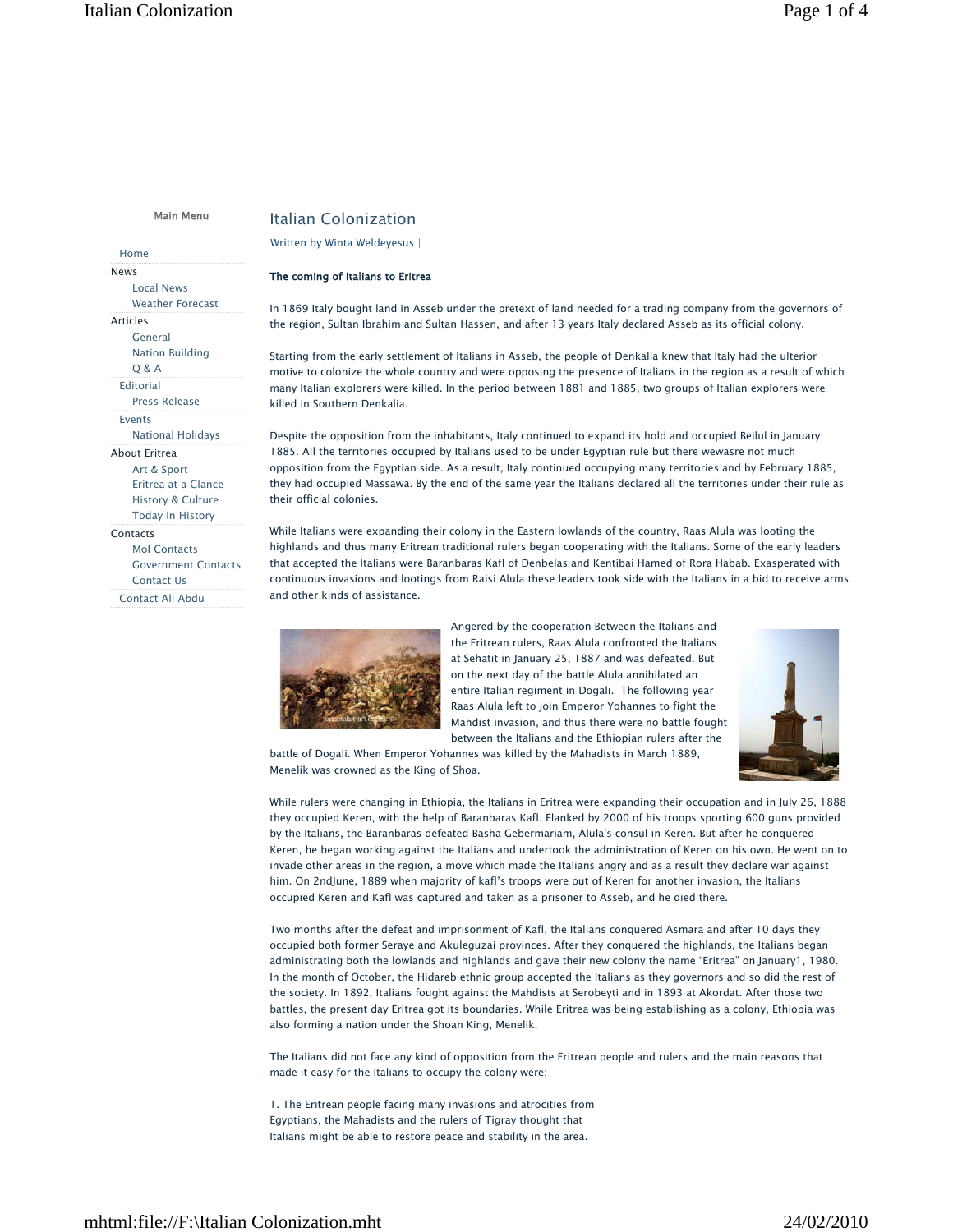2. The drought that resulted in the region made the people migrate to neighboring countries and there were no authority and unity of the people to oppose the Italians.

3. The Italians were imprisoning and killing those few who tried to oppose their invasion.

The Eritrean Opposition against the Italian colonization

The Eritrean people acquiesced to the Italian colonization in order to escape from the atrocities at the hands of Ethiopian rulers. However, the Italians who were perceived, as sympathizers by the people were not concerned about the people's problems, their aim was merely to provide their own people with land and resources available in the region. After recognizing the real motive behind the initial Italian support, Eritreans began to demonstrate their opposition, which resulted in the killing of 12 traditional leaders, and 800 of their followers in the first year of the Italian colonization (1889-1890).

Baranbaras kafl, and Degyat Mesfun, the son of Raas Weldemicheal were imprisoned, soon after which they both died. Degyat Tesma Immam was taken to Italy as a prisoner where he lost his sanity, and Degyat Hadgenbes Gelwet of Adi Tekelezan was killed in a prison in Masswa. Kentiba Hailu of Tseazzega was killed in Asmara and his son Tedela was killed in Genda'e and other legendary leaders like the son of Baranbaras Kafl and Baranbaras Yelma were killed brutally.

Many others were imprisoned and killed in Asseb and Nakura, including Ali Mohammed Osman Buru, Degyat Mahraye, Mohammed Nuri. The people that accepted the Italians to escape from the crimes of Ethiopian rulers and Mahdists began facing worse oppression from the Italians colonizers.

As a result of the Italians' brutality, various popular mutinies erupted in different parts of the country. Although there exists no detailed record of these oppositions, the following are a brief part of the history of the Eritrean revolt against Italian colonizers:

### 1. Beni Amer

One of the legendary fighters of the Beni Amer was Zemat Wedi Ekud, who used to reign over the upper part of Barka before the coming of the Italians to the region. Due to his continuous confrontation with the rulers of Tigray, he was famous and respected among his people. Although many in the region had accepted the Italians to escape from the crimes of the Tigray rulers, Zemat Wedi Ekud didn't.

After several attempts the Italians begun to understand that they can't capture Zemat Wedi Ekud as a result they sent one of his relatives, when he went out of his place unarmed and unprepared to receive his relative, they captured him and sent him to the prison in Nakura where he died. There were others heroes in Barka who scarified their lives for their land and people like Bulgeyan Dember Iygan who were from Nara ethnic group. The opposition against the Italians was active in many parts of the country and the Italians were imprisoning anyone suspected to be member of the opposition movement. Nakura being an isolated island in the Red Sea with an extremely hot climate, it was difficult for anyone survive there for more than six months.

# The Escape from Nakura Prison

In the year 1899, there were around 119 prisoners in Nakura with 27 guards and two Italian commanders. In the month of November 12 prisoners with six guards were sent to bring water from the nearby well, four of the prisoners separated from the rest of the group, when they reached one isolated place they killed one of the guards and took the weapon of the other one. Later they took the other guards' weapons and broke into the prison and freed 107 Eritrean prisoners and took the prisoners, the captured six guards and one Italian commander to Bure.

One of the Eritrean men who orchestrated the escape fron Nakura was Ali Mohammed Osman Buri, and Afara by ethnicity used to live along the coastal area before his imprisonment. After the break from the prison Osman Buri was known as " Sebar Nakura", literally meaning the 'breaker of Nakura'. Others Eritrean notables who escaped included Degyat Mahray and Blata Gebregezabher Gilay of Tseazzga

## Degyat Abera Hailu

Another legendary opposition movement leader was Degyat Abera Hailu, born in 1840 in Tseazegga from his father Kentiba Hailu. In 1891, realizing that the Italians were after them, Degyat Abera and his followers left their hometown and staged a guerrilla movement. Later the Italians became aware that he had abandoned his hometown and sent 100 soldiers headed by Captain Batini to capture Degayt Abera. In March 1892, Degyat Abera Hailu confronted the troops of captain Batinii and defeated them at the battle of Walta Medhanit where the captain was killed. The Italians retaliated by killing and looting the residents of the Degayt's hometown. As the crimes continued, Degayt and his followers moved to Tigray to continue their opposition.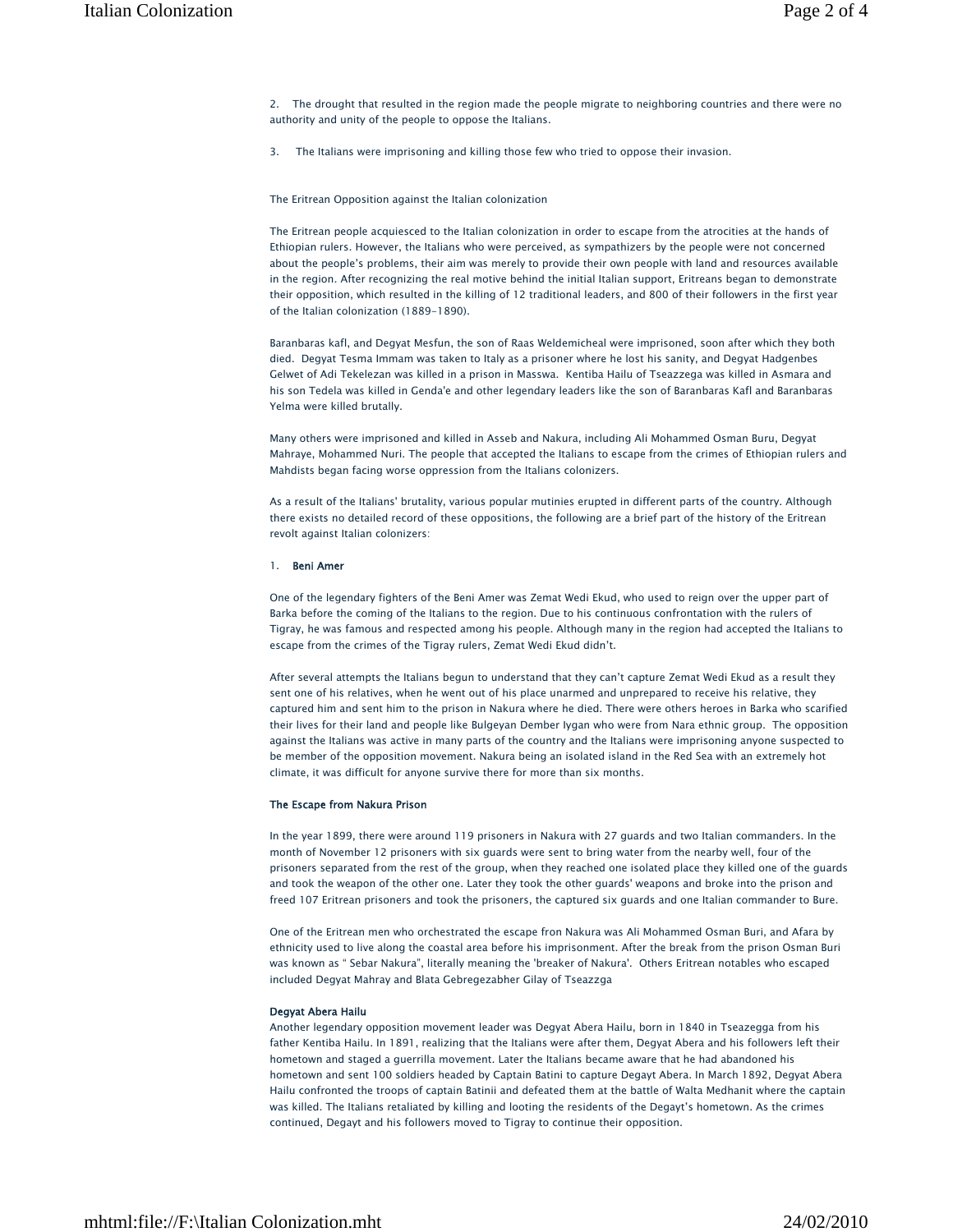In 1896 Degayt Abera asked help from King Menelik of central Ethiopia and joined him in the battle of Adwa, were Italy was defeated by Menelik. Following this defeat, Italy signed an infamous treaty with King Menelik, in which the Shoan King agreed to deport Eritrean oppositions residing in Tigray. As a result, Degayt Abera was banned from engaging in any rebellious actions and was later was taken to Shoa, where he later died.

#### Degyat Bahta Hagos



Another legendary hero is Degayt Bahta Hagos of Segeneyti. The opposition movement lead by Degayt Bahta was the largest and well-organized movement at the time in the Eritrean colony. He was born in 1839 and lived in Segeneyti until 1875, Fitewrari Embaye of Tigray began forcing the people of Segenayti to pay unfair amount of taxes. After a while the people of Segenayti were unable to accept or tolerate the amount of taxes imposed by the Tigrayan Fitewrari and began to demonstrate their unhappiness with the way things were going. During one such protest, Degyat Bahta killed the Fitewrari. After the death of Fitewrari Embaye, Degyat Bahta left his hometown to avoid retaliation from

the rulers of Tigray and moved to Sahel. The governors of Sahel accepted him and gave him the title of " Kentiba" where he assumed the command of troops and he fought many battles against Raas Alula.

After the occupation of Massawa by the Italians, Degyat Bahta took refuge with the Italians and began receiving weapons from them. After the Italians took hold of the Akelguzay district, they made Bahta the administrator of the region and gave him the title 'Degyat'. For five years Degyat Bahta served as administrator of the region and won the trust of the Italians, but he was never happy with they were doing.

In the year 1893 almost all the farming land in kebesa was taken by the colonizers and was given to Italian farmers brought to Eritrea as a solution for the shortage of arable land in Italy. The Italians sought to take fertile the majority of the arable land in the Kebese and give it to Italian settlers. Natives who had migrated to other areas as a result of drought returned home to find the land of their forefathers at the hand of foreign white men. As a result, in December 1894 Bahta Hagos officially declared opposition against the Italians, and imprisoned the Italian commander Lt. Giovani Sangoneti with his brother and son by his side. Following this, Bahta sought to unite the entire Eritrean kebese against the Italians. After this, he confronted an Italian front at Halai on 18 December 1894 and was about to defeat them but the Italians were rescued by heavily armed reinforcements of 3,000 troops. Soon the legendary Eritrean warrior Degyat Bahta Hagos was martyred and his troops were forced to retreat. After Bahta's death his brother and followers moved to Tigray. However, Degyat Bahta's death was not in vain; for the Italians realized that they cannot easily take land from the natives.

#### Abubeker Ahmed and Mohammed Nuri

The people of Saho were also known for their opposition to any colonizer and bravery. They had defeated Raas Araia and Raas Alula but due to the repeated attempts by the Tigrayan rulers to colonize the people of Saho. But when the attempts of these rulers intensified the people of Saho were compelled to accept Italian rule, thinking that it would the lesser of two evils. But they soon began to stage opposition against the Italians. Abubeker Ahmed and Mohammed Nuri were some of the well-known opposition leaders from among the people of Saho.

In 1901 Abubeker, together with 20 of his followers confronted 200 Italians troops and killed two and injured four of the soldiers. But Abubeker's wife was captured during this confrontation while he escaped to Adelarabe region and began inciting people to stand against the colonizers. The Italians tried to persuade and threaten the people of Saho to fight against Abubeker, which only made the people's support of Abubeker grow stronger. Abubeker continued to oppose the Italians and they made various attempts to capture him, which all failed, even Italy's newspapers began writing articles about his opposition and he died in one of his fights with the Italians.

Another Saho hero was Mohammed Nuri. He was one of those who broke out from the Nakura prison. After his escape he was living in Tigray and was attacking Italian commanders from Tigray jointly with Gebremedhin, the son of Degyat Bahta Hagos.

While many Eritrean heroes were organizing against Italians from Tigray, Italy made an agreement with King Menelik to deport all Eritrean opposition leaders from Tigray. Consequently, Degayt Gebreselasie of Tigray imprisoned Mohammed Nuri from which he ecaped with five of his followers and settled in Gundet. Following this nothing is known about the life of his Eritrean hero, though he is always remembered as one of the brave men that opposed the Italian colonization.

## Degyat Mahray

We previously seen that there was a man named Degayt Mahray who escaped from Nakura together with Ali Mohammed Osman Bura.

Just as Degyat Abera andMohammed Nuri and Degyat Mahray also left to Tigray and start staging attacks against the Italians from Tigray. In 1906, Degyat Mahray was captured by Degyat Gebreselassie of Tigray and was taken to Shoa, where he died there.